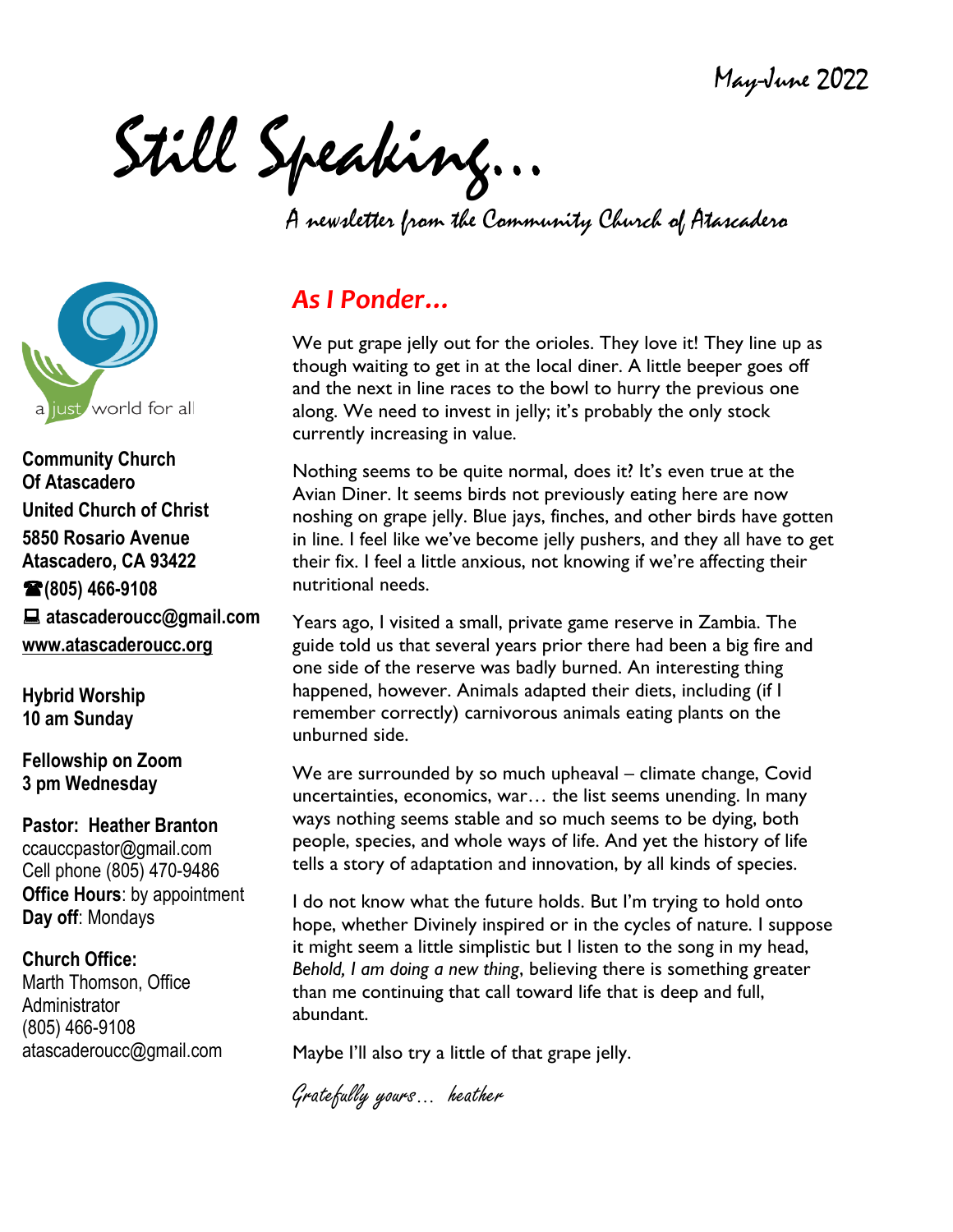# Growing Our Community

Yes, Spring is here! Time for growing things… and we continue to raise money for our capital campaign project *Growing Our Community*!

Look around the church campus and you'll see some of the more obvious facility improvements we've been able to make so far: new sanctuary roof, new flooring in the sanctuary basement along with repainting the rooms used for Sunday School and Project Learn, a complete overhaul of the

Hewitt building with new flooring and paint – not to mention the ability to use the large room at the end of the building now that it's no longer dedicated to storage.

Our cracked sidewalks are gone, but we still need to create a walkway from the sanctuary to the office building. The parking lots need to be rehabbed with asphalt and new striping. Most obvious is the need to paint the exteriors of the sanctuary and Fellowship Hall.

*Our first priority now is to repaint the sanctuary.* We have nearly \$26,000 but need at least \$7,000 more to make this happen. Together we can achieve our goals. Please consider what you can give. This is one of the ways you can contribute to improving our church community.

– Jeanne Miller & Bethany Maxwell, Campaign Co-chairs

## **Building Our Community**

#### **PRIDEfest is May 21-22 at Laguna Lake Park from 10-6**

We will be sharing a booth with our friends, old and new, from SLO UCC and Plymouth UCC in Paso Robles. This is a great opportunity to share about our congregation! There will be rainbow stickers, rainbow bubbles, and rainbow snap bracelets. And we will have beads for kids of all ages to make necklaces or bracelets. This is a 2-day event and we still need volunteers for both days. Please let Brenda May know what times you would like to help at the booth.

805-466-8610 or [dbmjmay@aol.com](mailto:dbmjmay@aol.com)

# **Opportunities at Community Church**

*Have you been wondering what you can do, how you can help out at church? Here are a couple of needs for you to use your skills and help us be more informed and connected as a church community.*

*Newsletter editor***.** Perhaps you've thought it would be nice to know about new (and old) members. Perhaps you think we need a little more humor. Or perhaps you'd like a different layout. You don't have to write it all yourself, but you can play a big role in helping us be informed about what's happening at Community Church.

*SCNC communications***.** Sometimes it feels like we are an island (or an oasis). But we are actually part of a much larger body, the United Church of Christ. And we engage with other UCC congregations in the Southern California and Southern Nevada regions. How would you like to be a conduit of communication with our Conference? You would receive a bimonthly email and glean what is important for us at Community Church to know about. You could also share what we are doing with others in our conference.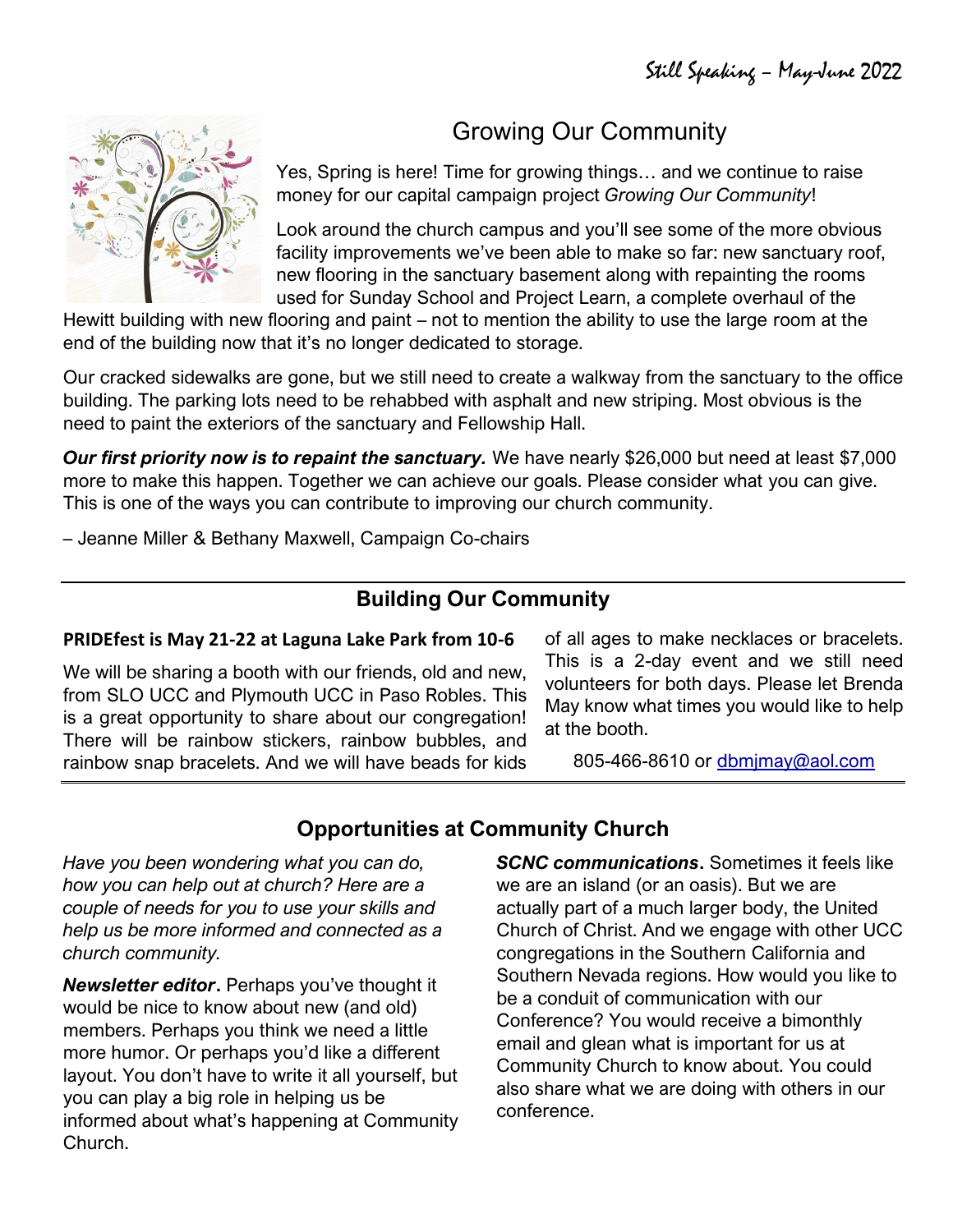## *Keep on your hearts & in your prayers…*

Althea W, David M, Joseph P, Larry A, Livia K, Stew & Sally T, Virginia C, "Uncle George" *…and all of the caregivers*

## **California Assembly Bill 506**

**AB 506** became law in September of 2021. The new state law requires administrators, employees, and regular volunteers of all organizations that serve children (including churches, schools, day cares, nonprofits and others) to:

- Complete a background check including fingerprinting to check against a California criminal database.
- Complete training in child abuse and neglect identification and reporting.
- Ensure mandatory reporting of suspected incidents of child abuse to persons or entities outside of the organization.
- Ensure the presence of two mandatory reporters whenever in contact with or during the supervision of children under their care.

#### **What does that mean for Community Church of Atascadero?**

Just as our church services have evolved during to the pandemic, so must our consideration for the safety and welfare of all children entrusted to us. The Church Council has designated an Ad Hoc Committee to investigate the process needed to complete these requirements. The AB 506 committee includes Pastor Heather Branton, Ron Staib, Bill Duckett, and Martha Staib. And Kristina Prozesky joined the committee as an *ex officio* member. Together they have identified the LiveScan fingerprinting process available locally and reviewed the online training. All employees and administrators have been informed of the new requirements. Regular volunteers will be identified as our church programming expands. The reporting process for suspected abuse is being drafted as well as a draft church policy.

### **SCNC Conference Connections**

| <b>Annual Gathering</b>                                                                                                                                                                                                                                                                          | Plan to participate and prepare:                                                                                     |  |
|--------------------------------------------------------------------------------------------------------------------------------------------------------------------------------------------------------------------------------------------------------------------------------------------------|----------------------------------------------------------------------------------------------------------------------|--|
| June 10 and 11, 2022<br>Rev. Dr. Velda Love, Keynote Speaker                                                                                                                                                                                                                                     | Watch White Savior: Racism in the American<br><b>Church</b> (on Amazon Prime)                                        |  |
| We are preparing for our Conference Annual                                                                                                                                                                                                                                                       | Read White Fragility by Robin DeAngelo                                                                               |  |
| Gathering. This year it will again be virtual,<br>which means that all of us can attend and<br>participate! The pandemic has further                                                                                                                                                             | Read White People Facing Race by Peggy<br><b>McIntosh</b>                                                            |  |
| illuminated the disparities and inequities in our<br>society. Annual Gathering will begin with a<br>chaplain-led session on finding comfort in grief.<br>Then Rev. Dr. Velda Love will lead us in sacred<br>and long overdue conversations on how we can<br>live into racial justice and equity. | Read Long Divisions - The History of Racism<br>and Exclusion in the US is the History of<br><b>Whiteness</b>         |  |
|                                                                                                                                                                                                                                                                                                  | Watch Ibram X. Kendi's Stamped from the<br>Beginning: The Definitive History of Racist Ideas<br>in America (YouTube) |  |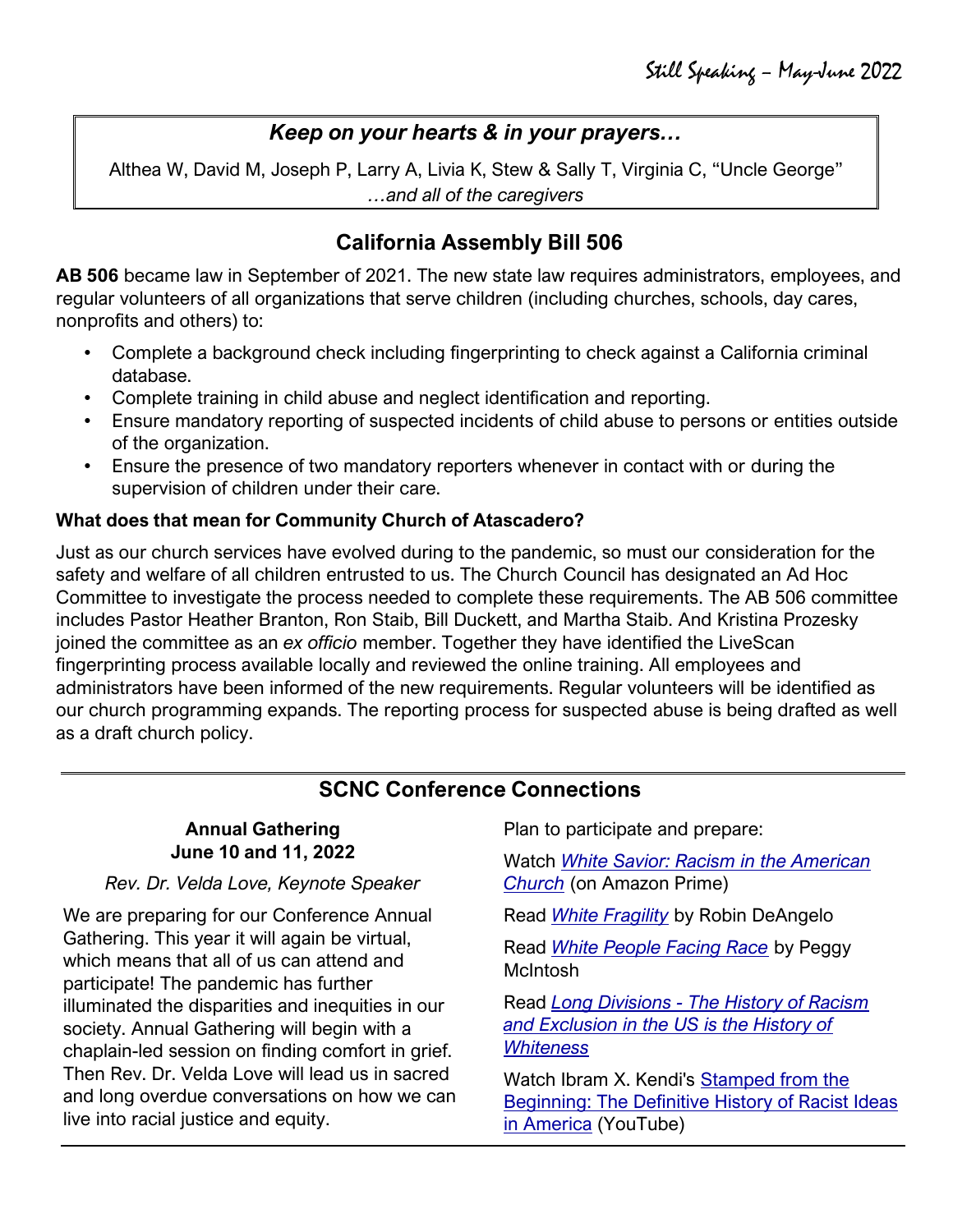| <b>Bible Study</b>                                                                               |                                                                              |  |
|--------------------------------------------------------------------------------------------------|------------------------------------------------------------------------------|--|
| Each week we gather on Zoom<br>to read and discuss the                                           | <b>Congratulations to Keith Kania and the</b><br><b>Atascadero Greybots!</b> |  |
| upcoming Sunday's scripture.<br>We delve into background and<br>what meaning it has for us today | They are 3rd in the world of high school<br>robotics                         |  |
| (or not). Wednesday mornings,<br>9:30-10:30.                                                     | !!!!!!!!!!                                                                   |  |

# **From "**Thirty Poems of Healing**"**

By Tina Datsko de Sánchez

Mother Earth weeps for her children day after day, rain drumming down. She cleanses herself and cleanses us of our greed that pillaged and polluted her, of our hatred that pocked her skin with wars, of our cruel haste that poisoned her air.

She weeps for us to save us from ourselves. Let us weep also for the death and inequity we have caused. Let us shed our narrow concept of self and other, to embrace oneness with all creation, to bubble over with compassion, our hearts a living spring, tending the thirst of our neighbor.

**Tina Datsko de Sánchez** serves as Poet in Residence at the First Congregational Church of Long Beach. She is the author of the bilingual poetry book *The Delirium of Simón Bolívar*. Her four-book series of interfaith spiritual poetry inspired by Rumi and Hafiz is forthcoming from The Pilgrim Press. <https://progressivechristianity.org/resources/a-poem-for-earth-day-from-thirty-poems-of-healing/>

## **3 Ways to Give Financially**

- 1. Send a check to the Community Church: **5850 Rosario Ave., Atascadero, CA 93422**
- 2. Online at **[www.atascaderoucc.org](http://www.atascaderoucc.org/)**
- 3. Mobile app Tithe.ly
	- a) Search "**Tithe.ly**" in the app store (Google or Apple). Download and install the Tithe.ly app.
	- b) Click "Give Now" to start and then, in "Find a church", enter "**Community Church of Atascadero**"
	- c) Enter the amount you would like to give
	- d) Enter a credit card or bank account to link to the app
	- e) You have the option to cover the fees: \$.30 for the transaction plus either 1.0% for a bank transfer or 2.9% for credit card.
	- f) Click "Give" and you have now successfully given to Community Church! (Oh, and you have the option to set up recurring giving.)

#### **Thank you for the many ways you continue to help CCA be financially healthy!**



When you go to [smile.amazon.com](file:///C:/Users/hbran/Dropbox/CCA/Newsletter/smile.amazon.com) to shop, Amazon donates to Community amazon Smile Church! It's easy. Just choose Community Church of Atascadero as your "Smile" recipient when you sign in to smile.amazon.com. While your individual "donations" may be minimal, those small amounts add up.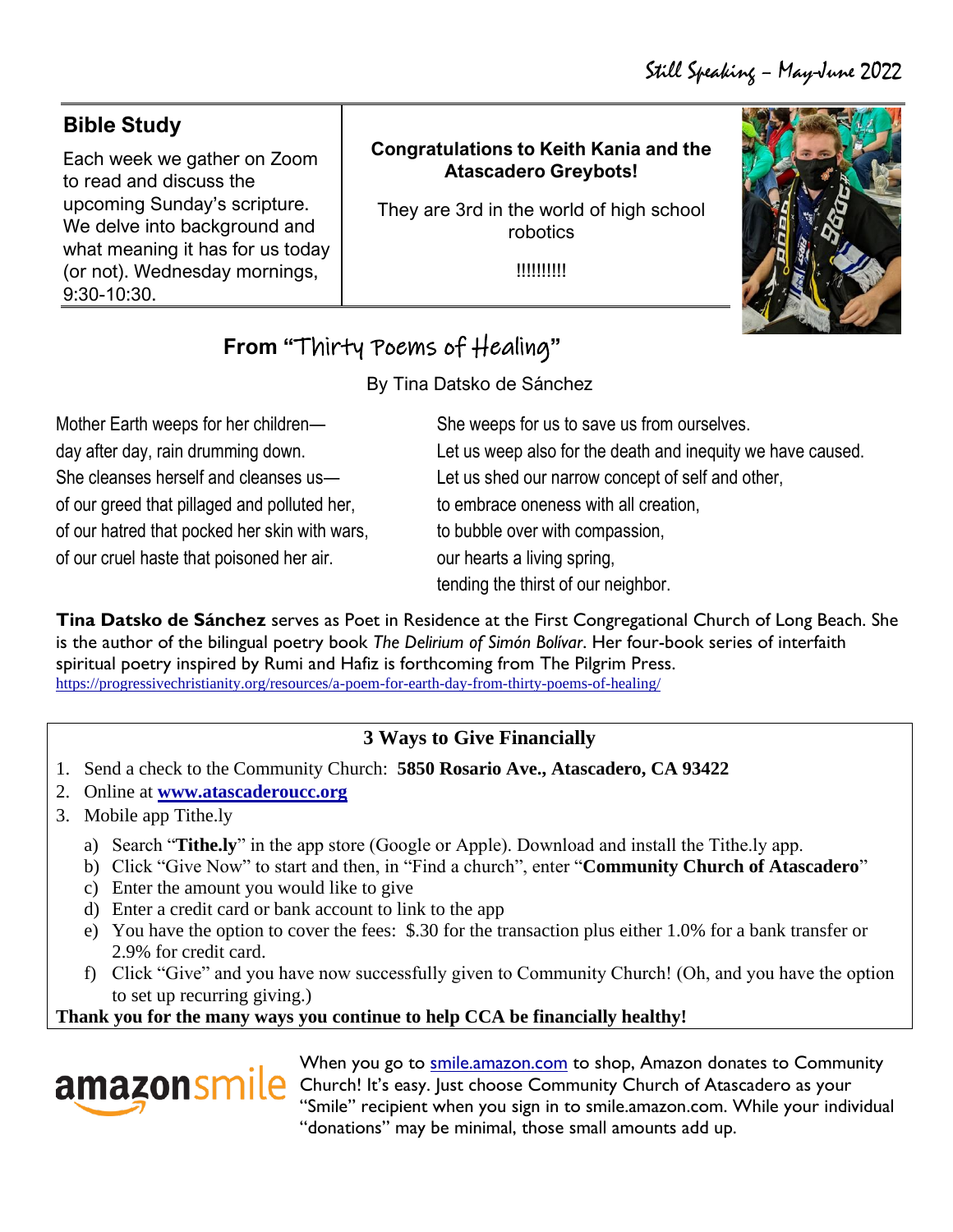# Birthdays & Anniversaries

# May

- 2 Shirley Osibin
- 4 Anniversary Bob & Mary Jane McConville
- 7 Cyndy Smith
- 10 John Lawrence
- 15 Kent Kenney
- 20 Jim Carlisle
- 21 Stew Thomson
- 23 Anniversary Ron & Martha Staib

#### June

- 4 Linda Finister
- 12 Torrey Byles
- 16 Dean Young
- 19 Anniversary Eddie & Candice Hubbard
- 22 Larry Young
- 22 Anniversary Mark & Celia Bewley
- 22 Anniversary Steve & Myra Douglass

| Sun                                                            | Mon                                    | Tues                    | <b>Weds</b>                                                                                         | <b>Thurs</b>            | Fri                                | Sat                     |
|----------------------------------------------------------------|----------------------------------------|-------------------------|-----------------------------------------------------------------------------------------------------|-------------------------|------------------------------------|-------------------------|
| <b>May 15</b><br>10 am Hybrid worship<br>12:00 Council meeting | 16<br>Pastor's day off                 | 17                      | 18<br>9:30am Bible study<br>3pm Fellowship online                                                   | 19                      | 20                                 | 21<br>Pridefest         |
| 22<br>Pridefest<br>10 am Hybrid worship                        | 23<br>Pastor's day off                 | 24                      | 25<br>9:30am Bible study<br>3pm Fellowship online                                                   | 26                      | 27                                 | 28                      |
| 29<br>10 am Hybrid worship                                     | 30<br>Pastor's day off<br>Memorial Day | 31                      | June 1<br>9:30am Bible study<br>3pm Fellowship online                                               | $\overline{2}$          | $\overline{\mathbf{3}}$            | $\overline{\mathbf{A}}$ |
| 5<br>10 am Hybrid worship<br>w/ communion                      | 6<br>Pastor's day off                  | $\overline{\mathbf{z}}$ | 8<br>9:30am Bible study<br>3pm Fellowship online<br><b>ECHO</b> meal please<br>contact Celia Bewley | 9                       | 10<br><b>SCNC Annual Gathering</b> | 11                      |
| 12<br>10 am Hybrid worship                                     | 13<br>Pastor's day off                 | 14                      | 15<br>9:30am Bible study<br>3pm Fellowship online                                                   | 16                      | 17                                 | 18                      |
| 19<br>10 am Hybrid worship<br>12:00 Council meeting            | 20<br><<<----- Pastor                  | 21<br>away - - - ->>    | 22<br>$\langle \langle$ >><br>3pm Fellowship online                                                 | 23<br><< - - - - Pastor | 24<br>$away - - - -$               | 25<br>$- - > > >$       |
| 26<br>10 am Hybrid worship                                     | 27<br>Pastor's day off                 | 28                      | 29<br>9:30am Bible study<br>3pm Fellowship online                                                   | 30                      |                                    |                         |

#### **ZOOM LINKS**

To join via the internet (computer or smartphone), simply click on the internet link. To join with your telephone (*audio only*), dial **(1) 669 900 9128.** When asked, enter the Meeting ID and Password.

| Sunday Worship and    | https://us02web.zoom.us/j/937257009?pwd=UGZVR  | MEETING ID: 937 257 009   |
|-----------------------|------------------------------------------------|---------------------------|
| Midweek Fellowship    | HdoNVRYS09TWEIGcWIXQkJvdz09                    | PASSCODE: 528041          |
| Church Choir          | https://us02web.zoom.us/j/81750412891?pwd=K2dt | MEETING ID: 858 1515 0012 |
|                       | d3lwNmswUmRkOXlwZytiSStCZz09                   | PASSCODE: 202869          |
| Wednesday Bible Study | https://us02web.zoom.us/j/82952931382?pwd=dFcx | MEETING ID: 829 5293 1382 |
|                       | N2RtQzVoUit4RXZac2RMbXdZZz09                   | PASSCODE: 303403          |